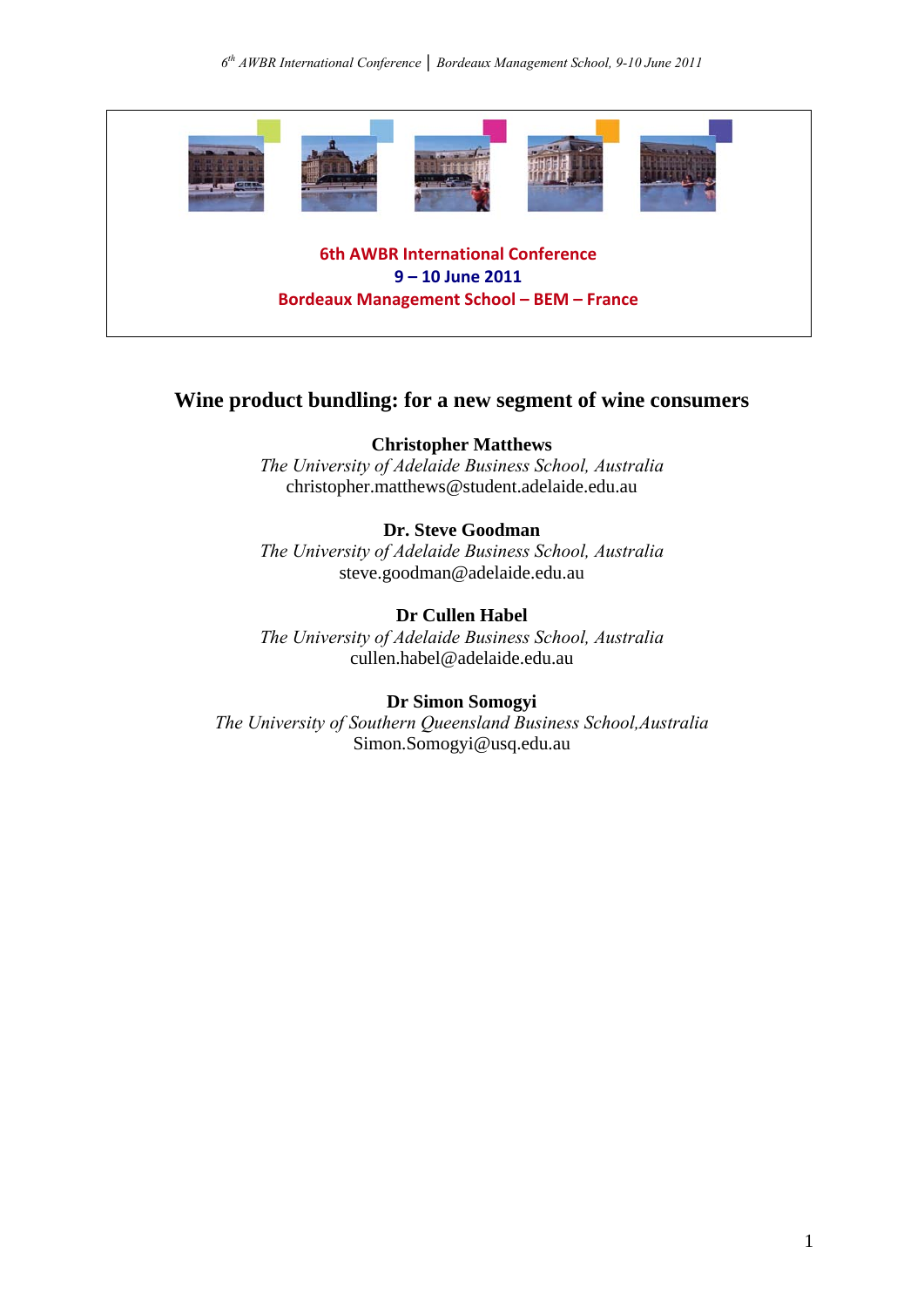### *Abstract*

*Purpose – Researchers have investigated product bundles using convenient product categories, but there is little evidence that wine product bundles have been studied. Research is fundamental to producing wine product bundles that will benefit the wine industry rather than hurt it. This research forms an exploratory study as to whether a large scale segment of wine market is likely to be prone to deals that include product bundles.* 

*Design/methodology/approach – Personally administered quantitative questionnaire that pre-tested 25 respondents, with a full research sample of 262 valid responses. The survey was administered at 14 locales around the South Australian metropolitan and outer metropolitan areas. Respondents were filtered to include wine drinkers above the age of 18 years.* 

*Findings – Segmentation analysis from the research describes three market segments which offer market intelligence to the wine industry. One wine consumer segment is particularly deal prone, and is also interested in promotions and discounts and purchasing bundles. This segment is predominately younger between the ages of 18-39. Other findings included a lack of wine product bundle awareness and results that indicated, alcohol consumers who did not consider wine to be the most important element in the bundle purchase, also consider the bundle including to be more convenient, better value for money, and were more likely to represent a purchase.* 

*Practical implications – The Australian wine industry is experiencing difficult economic conditions, low profitability, and consolidation of the retail industry is causing a loss of negotiating power. This research has the potential to provide the wine industry with market intelligence that may uncover a new buying wine consumer segment and provide small to medium wine companies (SME's) the data to create wine product bundles that form a unique set of wine products.* 

#### *Keywords*

*Product bundling, wines, marketing strategy, anchoring, segmentation, consumer behaviour*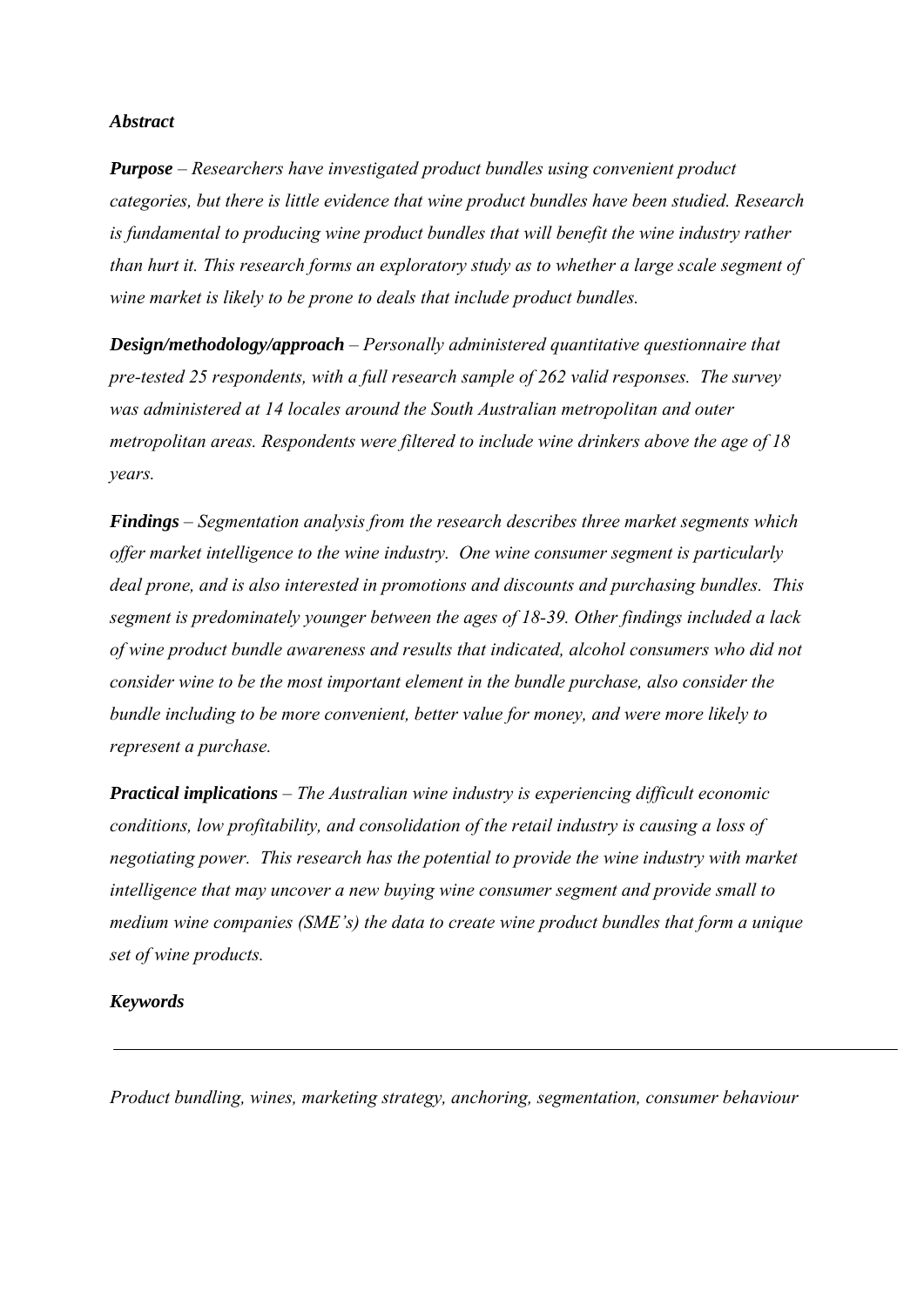## **1. INTRODUCTION**

The posit for this research is developed by the theoretical construct that suggests younger wine consumers are more likely to purchase multiple-item purchases than older wine consumers, because they have been more exposed to bundling across a variety of product categories. Within this context, this paper explores the possibility that an untapped, large scale wine consumer segment is emerging in the South Australian wine market. The research aims to investigate, (i) whether young consumers are likely to be prone to deals that include product bundles and (ii) differing consumer perceptions towards wine product bundles. This market intelligence may be used by the wine industry, with a particular emphasis on the use by wineries, to create a unique product set that offers the consumer new reasons for purchasing wine products. Evidence suggests that in major wine consuming countries a power imbalance in favour of retailers has been growing ([Goodman et al., February 2010](#page-7-0)), and it is intended that the market intelligence provided to winemakers from this research will help provide some balance within the grower – winemaker – distributor – retailer relationship. In part, the knowledge gained from this research should allow the wine industry to produce wine product bundles with a focus on how the bundle message is framed ([Puto, 1987;](#page-8-0) [Andrews et](#page-7-0)  [al., 2010\)](#page-7-0). Message framing is a determinant of consumer purchasing decisions and relates to how a product offer is presented. Within this context, superficial changes may affect a consumer's evaluation of a purchase decision positively or negatively.

Although product bundling is a pervasive market strategy ([Stremersch and Tellis, 2002](#page-8-0); [Yadav, 1994;](#page-8-0) [Yadav and Monroe, 1993\)](#page-8-0), within the South Australian wine market there is little evidence it has been adopted. Where wine product bundling is used, a large retail store is most likely to be driving the marketing effort, with little indication that the sales effort is coordinated with Australian wine industry. The two most common forms of bundling described in research literature are (i) pure bundles and (ii) mixed bundles ([Stremersch and](#page-8-0)  [Tellis, 2002;](#page-8-0) [Adams and Yellen, 1976;](#page-7-0) [Koukova et al., 2008](#page-8-0)). Pure bundles differ from mixed bundles in that the products are not offered for sale separately. This research mostly focuses on mixed bundles, as the bundled products (wine, Champagne, beer, spirits) included in the stimuli shown to the respondents are also sold separately.

## **2. LITERATURE REVIEW**

The literature review deals separately with the areas of product bundling and general deal proneness. Both these subjects form the basis for this research, but current literature does not provide a link between the two areas. Investigating this link and consumer types is the contribution of this paper to research and practice.

## **2.1 Product Bundling**

Product categories selected for prior research into bundling have allowed for a particular research problem to be conveniently studied; [Table 1](#page-3-0) shows the limited product categories used to research product bundling. The product categories include attributes such as everyday use, well known brands within that product category, a symmetry between the products being bundled (a close fit), being easy to functionally integrate, and offer a balance between the products (a fast food meal offering two types of food in the same bundle). Wine product bundling offers a new dimension in the field of product bundling research as it differs in at least three important attributes compared to the typical product categories used for this type of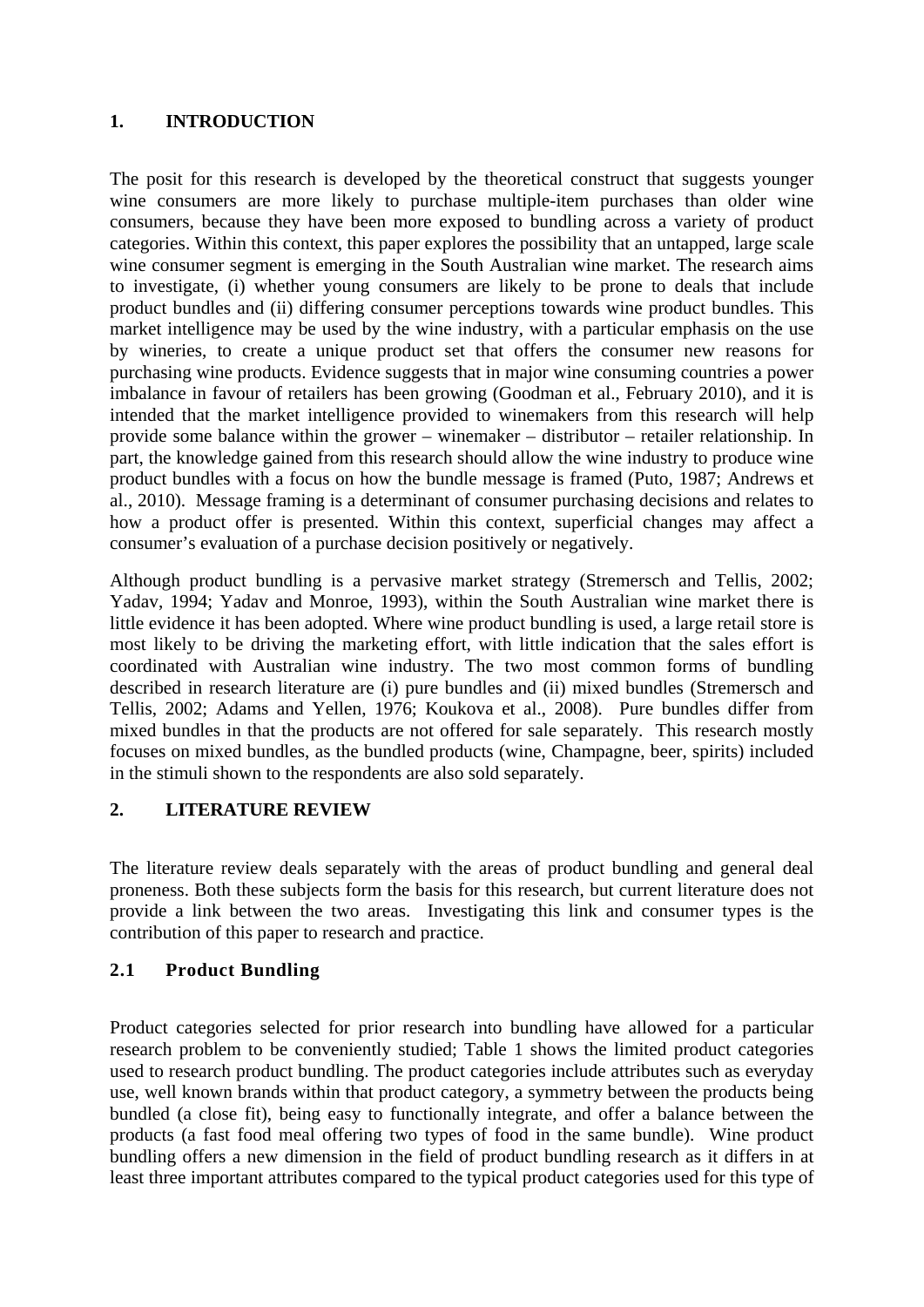research. These attributes include (i) a highly fragmented market, whereby no single company dominates the market and consumers are offered hundreds of wines in the setting of a tradition liquor outlet that potentially, for the vast majority of wines, the consumer will have little knowledge [\(Alonso and Liu, 2009](#page-7-0)) (ii) the notion that a wine purchase contains a relatively high risk factor ([Johnson and Bruwer, 2004](#page-8-0); [Lacey et al., 2009\)](#page-8-0) and (iii) a purchase for an occasion and occasion enhancement ([Bruwer and Li, 2007;](#page-7-0) [Spawton, 1991](#page-8-0); [Hollebeek](#page-7-0)  [and Brodie, 2009](#page-7-0)). This view is developed by Hollebeek and Brodie [\(2009\)](#page-7-0) in which wine is classified as a fast-moving consumer good (FMCG), but differences are highlighted through factors such as the perceived risk, particularly when wine is purchased for a social setting, and the number of product attributes available for product choice.

<span id="page-3-0"></span>

| Author                       | <b>Product Trait under Investigation</b>  | <b>Products Used in the Research</b>                                                                                                                          |
|------------------------------|-------------------------------------------|---------------------------------------------------------------------------------------------------------------------------------------------------------------|
| <b>Walters</b> (1991)        | <b>Balanced product bundles</b>           | Cake mix - cake frosting                                                                                                                                      |
| Janiszewski and Cunha (2004) | Balanced product bundles<br>Complimentary | Pizza – 10 chicken wings; 12 cokes – Tostitos; Rent<br>movie – M&M Team cap – Blue cap; Jeans – T-shirt;<br>Juice – 12 eggs; Mayonnaise – Tuna; Cereal – Milk |
| McCarthy and Norris (1999)   | Well known brands                         | Peanut butter and salsa                                                                                                                                       |
| Harris and Blair (2006)      | Functional integration                    | Electronic equipment (stereo system)                                                                                                                          |
| Andrews et al. (2010)        | Symmetrical products                      | telecommunications services                                                                                                                                   |
| Arora (2008)                 | Symmetrical products                      | teeth whitening products                                                                                                                                      |

#### **TABLE 1: PRODUCTS USED IN PRIOR BUNDLING RESEARCH**

Different areas of product bundling have been addressed over time, including: consumers' evaluation of bundles, [\(Johnson et al., 1999](#page-8-0); [Yadav, 1994;](#page-8-0) [Yadav and Monroe, 1993;](#page-8-0) [Heeler](#page-7-0)  [et al., 2007](#page-7-0); [Nguyen et al., 2009](#page-8-0)); the presentation and formulation of the product bundles ([Mulhern and Leone, 1991](#page-8-0); [Hanson and Martin, 1990\)](#page-7-0); economic theories that relate to product bundling [\(Adams and Yellen, 1976](#page-7-0); [Burstein, 1960\)](#page-7-0), referencing [\(Yadav, 1994\)](#page-8-0); the process used to evaluate product bundles – heuristics (scanning; anchor selection; anchoring and adjustment) ([Yadav, 1994](#page-8-0); [Agarwal and Chatterjee, 2003](#page-7-0)); the inferred bundle saving effect ([Heeler et al., 2007\)](#page-7-0); creation of bundles and caution that should be applied to their creation [\(Agarwal and Chatterjee, 2003](#page-7-0); [Yadav, 1994\)](#page-8-0); presentation ([Yadav and Monroe,](#page-8-0)  [1993\)](#page-8-0).

## **2.2 General Deal Proneness**

Lichtenstein et al. [\(1995](#page-8-0)) developed an eight item scale, with the intention of measuring a consumers enjoyment of sales promotion and their tendency to buy products associated with the deals. The scale was developed to measure products included in any type of deal – 'generalized deal proneness' [\(Lichtenstein et al., 1995\)](#page-8-0). The initial scale included forty-three items, which when refined, were reduced to eight items. The reliability of the scale was measured with Alphas either equalling or exceeding .90 on three occasions. Lichtenstein et al. ([1995\)](#page-8-0) describe in part the history of the sales promotion scales. As advertising media became more expensive and more cluttered, businesses tended towards sales promotion as a way of promoting their products. Lichtenstein et al. ([1995\)](#page-8-0) aimed to assess whether deal proneness was specific to types of deals or the scale could be used across different types of promotions. Although, the result of the research concluded that the proneness to deal was domain specific, the general deal proneness scale has nevertheless been utilized in the literature. Therefore, it is of interest to observe the extent of deal proneness among wine consumers.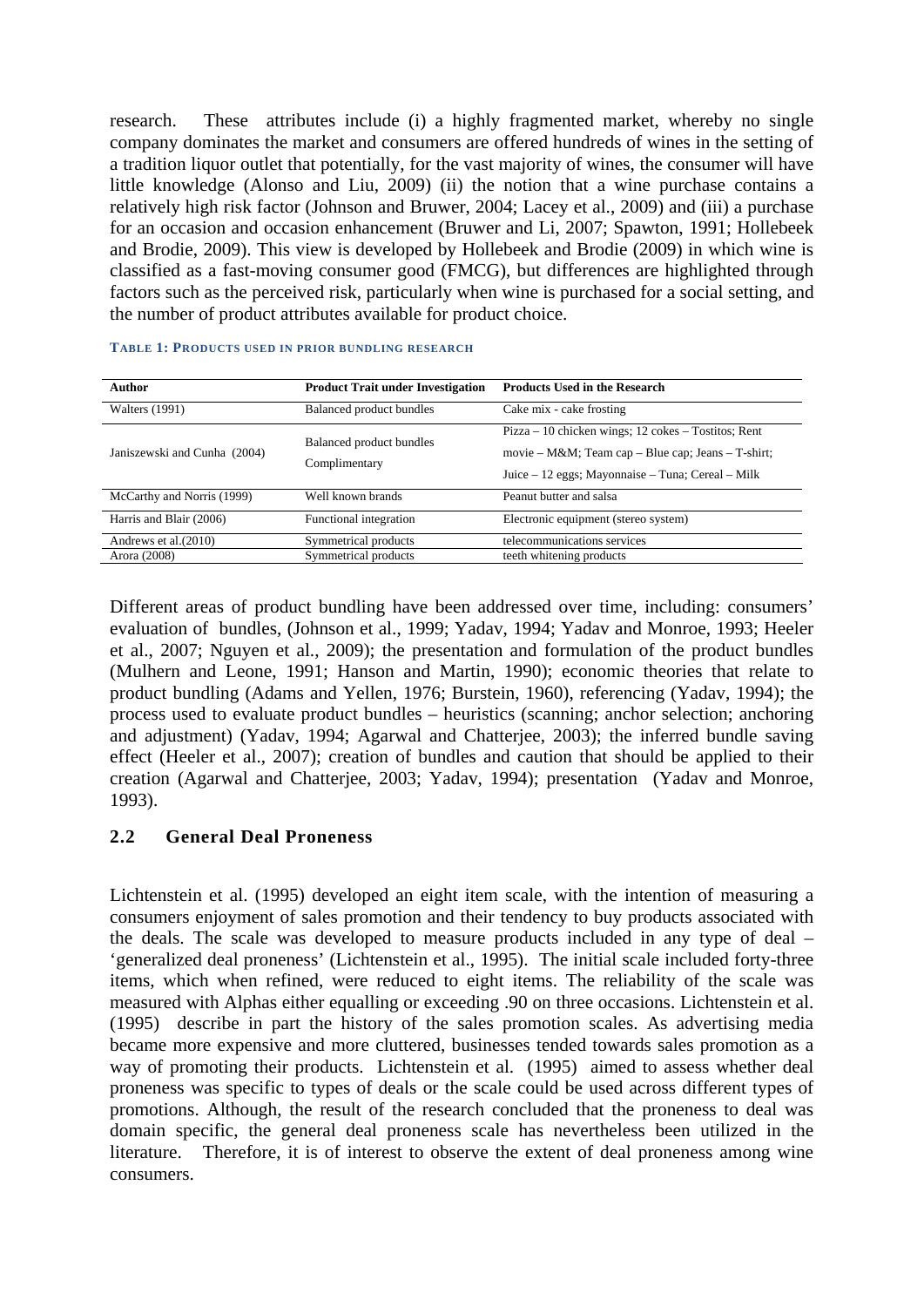## **3. METHOD**

Pre-testing was conducted on 25 participants. A five point Likert scale was used to construct questions, this allowed respondents to read the question if they failed to understand the interviewer [\(Aaker et al., 2010\)](#page-7-0). The field survey was conducted over twenty-seven days within the South Australian metropolitan and outer metropolitan area. Interviews were conducted at fourteen different locations, on all days of the week and at different times of the day. General descriptive statistics showed a gender split of male (57.2%) and female (42.8%) and a normal distribution of other demographics including income and education. The age groups were split between 18-39 (44.2%) and 40+ (55.85).

The research questionnaire comprised thirty-three questions contained within three sections, (i) introductory questions; (ii) specific product bundling questions; and (iii) demographic questions. The introductory questions contained one marketing scale "general deal proneness" ([Lichtenstein et al., 1995](#page-8-0)), this formed the basis for clustering analysis. This scale was subjected to an internal reliability analysis using Cronbach's alpha, which returned a value of 0.83. Pallant [\(2011, p. 97\)](#page-8-0) states "that an alpha >0.7 should be considered ideal", therefore the result (0.83) indicates a highly reliable scale. Further procedural steps were conducted on the general deal scale including, factorial analysis by identifying a number of apposite factors; and cluster analysis. Other introductory questions included respondent's alcoholic consumption patterns and the average price they would pay for the product categories contained in the stimuli.

For the specific product bundling questions, respondents were shown three pictures (stimuli) representing three product bundles, (i) Wine-Champagne; (ii) Wine-Beer; (iii) Wine-Spirit. Champagne, beer and spirits were chosen as bundle items because of their perceived noncomplementary attributes to wine, but purchase patterns were still measurable within the research. Six items represented the factors that may influence consumers desire to purchase wine product bundles, these included perception of convenience; perception that the bundle offered a discount; perception of value for money; perception towards the reason for product bundling; perception of the wine quality within the product bundle; intention to purchase. All were measured on a five point Likert scale. These constructs were chosen as prior research into product bundling suggested they were major factors in relation to consumer behaviour; perceived value and intention to buy [\(Andrews et al., 2010](#page-7-0)); expectations and buying objectives [\(Puto, 1987\)](#page-8-0); and price discounting ([Arora, 2008](#page-7-0); [Yadav and Monroe, 1993;](#page-8-0) [Puto,](#page-8-0)  [1987;](#page-8-0) [Heeler et al., 2007\)](#page-7-0).

It was recognized early in the survey creation process that wine consumers are not insulated from brand, quality and label bias ([Charters et al., 1999](#page-7-0)). Other recognised bias included interviewer bias issues including prestige seeking, social desirability response bias and order of presentation bias [\(Aaker et al., 2010\)](#page-7-0). Therefore, a choice was made to present the respondent with three product bundles consisting of two products in each bundle, one of the products being wine. Effort was thus taken to minimise possible bias from the stimuli (price, brand, quality) and the respondent was asked to interpret all constructs on an individual level. It was considered that the absence of price, quality and brand reference points may present the respondent with some computational difficulty, therefore a simpler two product bundle was the best choice for the stimuli ([Agarwal and Chatterjee, 2003\)](#page-7-0). The stimuli were randomised, and the order of presentation was recorded on the title page of the survey. A brief explanation was offered to each respondent, using fast food and mobile communications as a means of explaining product bundles.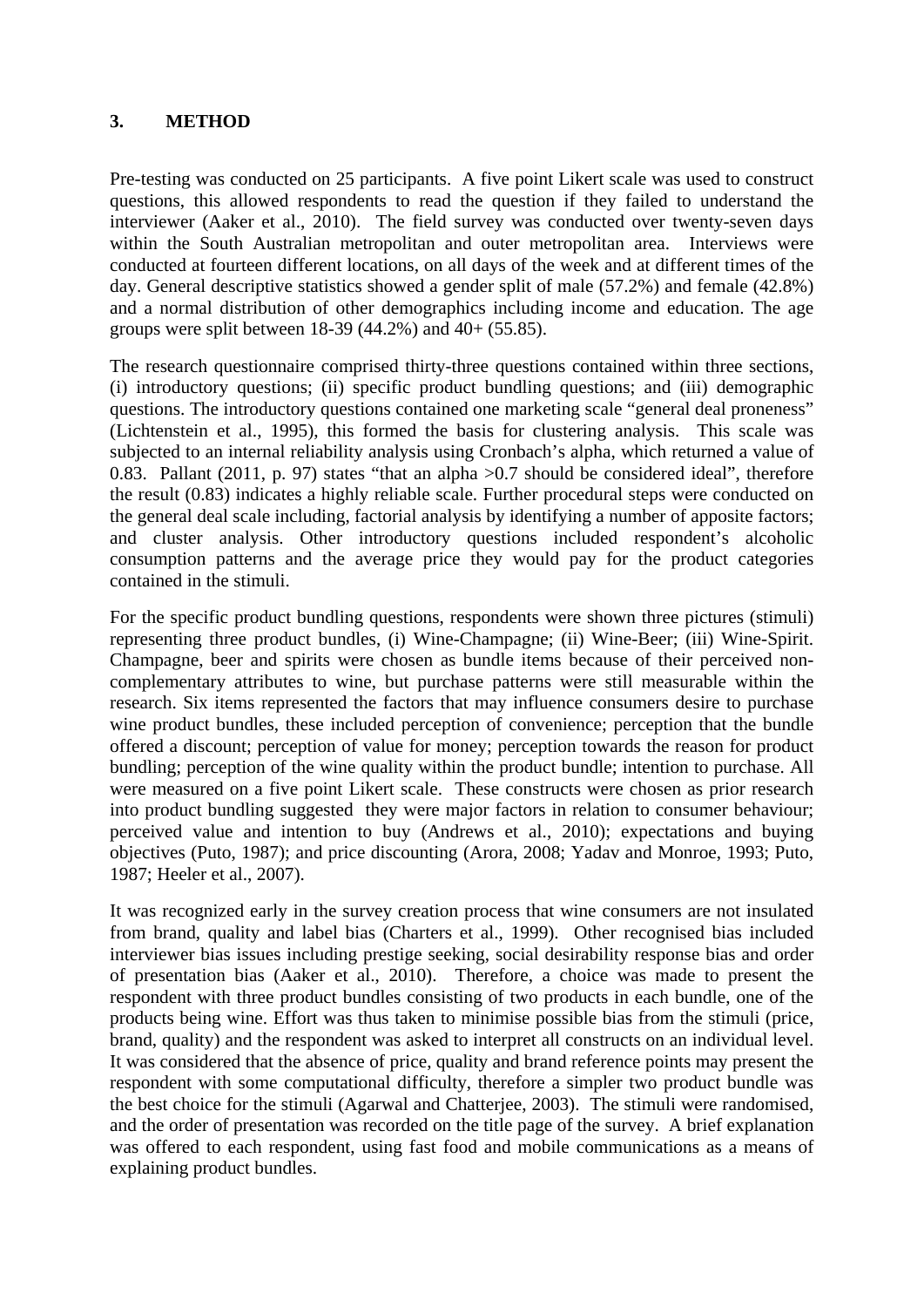A total of 266 respondents were questioned, and 262 of the questionnaires were deemed valid. Statistical analysis of the responses was conducted using SPSS v17, with T-tests, ANOVA and clustering the main procedures used to analyse the data.

# **4. RESULTS**

This study showed that wine product bundling within the context of the South Australian remains a relatively unknown strategy, (wine-Champagne 17.6%; wine-beer 39.7%; winespirit 16.8%). These figures were not unexpected as a casual observation of wine related advertising showed product bundling to be a limited strategy in the selling of wine. A series of ANOVA tests indicated that the respondents who did not choose wine as the most important product (anchoring) displayed significantly higher agreement in relation to three of the six constructs surveyed, (i) convenience; (ii) value for money; (iii) intention to buy. An important aspect of these findings was that this same statistically significant result was obtained across the three product bundles (see [Table 2](#page-5-0)).

| <b>Construct/Bundle type</b> | Wine - Champagne | Wine – Beer | Wine - Spirit |
|------------------------------|------------------|-------------|---------------|
| Convenience                  | .008             | .004        | .000          |
| Value for money              | 030              | .012        | .001          |
| Intention to buy             | 013              | .000        | 001           |

<span id="page-5-0"></span>

| TABLE 2 - COMMONALITIES BETWEEN PERCEPTIONS AND INTENTION TO BUY ACROSS THE THREE BUNDLE TYPES |
|------------------------------------------------------------------------------------------------|
|------------------------------------------------------------------------------------------------|

# **4.1 Clustering**

The ability to create profiles (segmentation) related to wine consumers may enable the wine industry to formulate and target campaigns that are more likely to be effective than mass marketing. As stated earlier, fragmentation is an attribute of the wine market and as such often makes mass marketing futile [\(Bruwer et al., 2002](#page-7-0)). Market segmentation is a process of dividing consumers into meaningful groups (clusters) using a mixture of factors derived from the survey. The rigour of the general deal proneness scale was discussed in the methods section. By using this scale three clusters were identified, that form the basis for the research conclusion.

While the deal avoiders and deal waverers clusters are important pieces of marketing data in that they offer targeted marketing intelligence by way of avoidance, it is the deal seekers who are likely to offer the greatest potential for new sales. Although the 18-39 age groups comprise only 44% of respondents in the survey, they include 53% of the deal seekers cluster. Without further research it is conjecture whether this higher level of deal proneness in younger wine consumer is, in part, due to factors other than greater exposure to product bundles. However, it is reasonable to assume that over time, incomes and education levels of this cluster will increase; thereby a combining effect is likely to occur between these higher levels and the greater proneness to deals exhibited by the cluster. This may mean a shift in current wine clustering definitions to include greater levels of deals such as wine product bundles. Clustering analysis reveals a summary of the attributes exhibited by each cluster (see [Table 3](#page-5-1)).

### **TABLE 3 -A SUMMARY OF ATTRIBUTES FOR EACH CLUSTER**

<span id="page-5-1"></span>

|  | <i>Deal Seekers</i> $(n=102 - 39\%)$ | Deal Avoiders $(n=55-21\%)$ | <i>Deal Waverers</i> $(n=105 - 40\%)$ |
|--|--------------------------------------|-----------------------------|---------------------------------------|
|--|--------------------------------------|-----------------------------|---------------------------------------|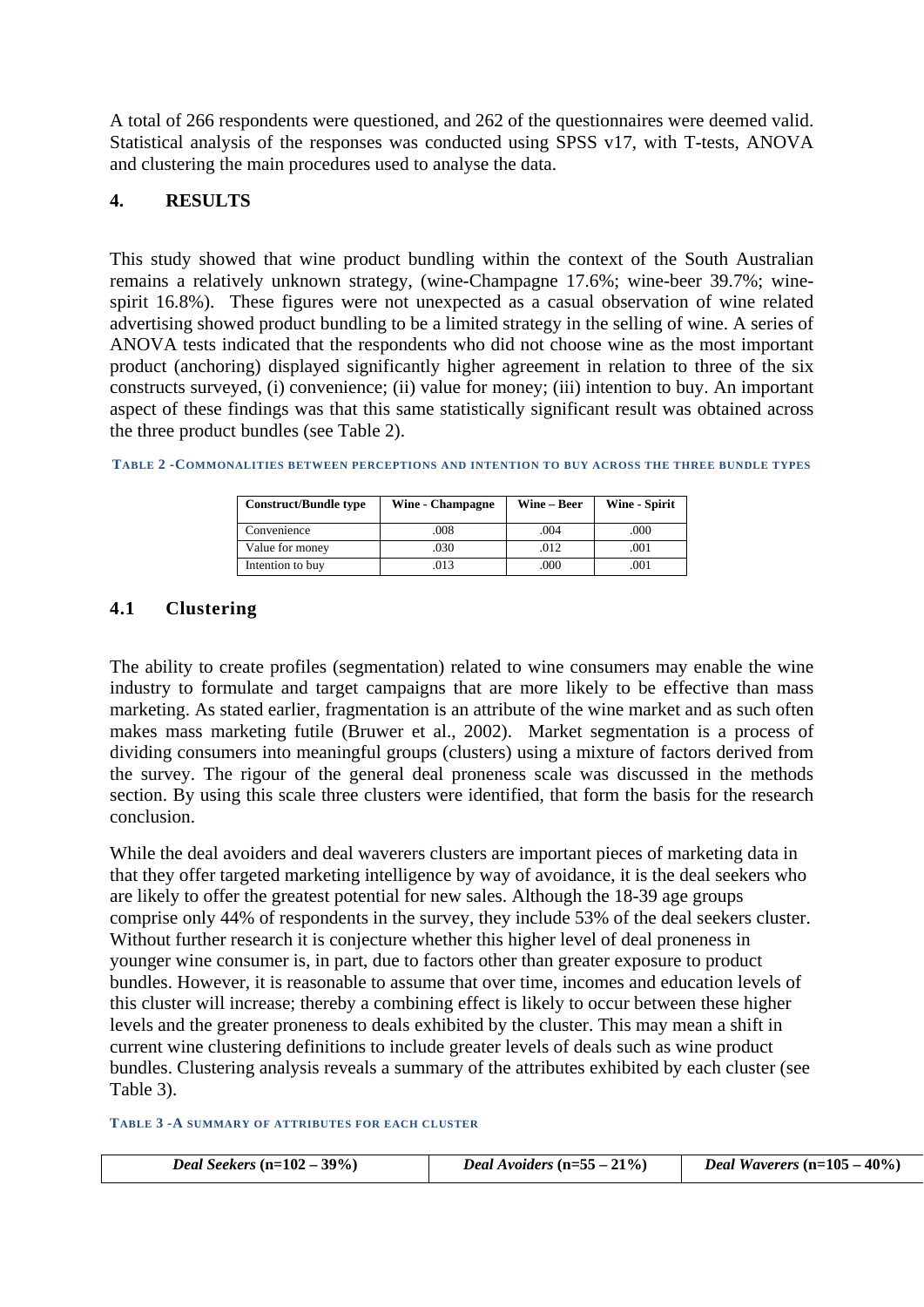| Distinctive group;                                            | A significant non-tendency towards deals; | Proneness to deal higher than Deal Avoiders;  |
|---------------------------------------------------------------|-------------------------------------------|-----------------------------------------------|
| Interesting in the context bundling;                          | High income earners (50% have incomes     | No preference in respect to the three bundles |
| Highest intention to purchase wine bundles across all groups; | between \$75,000-\$150,000);              | offered:                                      |
| Tends to be the youngest group (53% aged between 18-39)       | Highly educated (more than 50% have a     | Oldest group (62% aged above 44 years);       |
| years);                                                       | bachelor degree or higher);               | Tend to highest incomes (48% have incomes     |
| Lowest incomes $(47\%$ earn less than \$25,000);              | Most likely to choose the Wine-Champagne  | greater than \$100,000;                       |
| Lowest qualifications (40% have TAFE or lower).               | above the other two bundles offered.      | Highest education level (21% having           |
|                                                               |                                           | postgraduate).                                |

# **5. CONCLUSION**

The research indicates that wine product bundles are not candidates for mature aged wine drinkers in the South Australian wine market. However, younger wine consumers offer greater potential for the use of this marketing technique. The data within this research may provide SME's wineries a new marketing practice that allows them to create unique product sets that are attractive to young consumers, particularly along the lines of convenience and value for money. Further research into this area would likely aim to verify these findings and further expand the research to include regional wine product bundles that will offer links to increased customer-brand attachment and provide significant benefits in the area of word-ofmouth communications ([Bruwer and Reilly, 2006](#page-7-0)).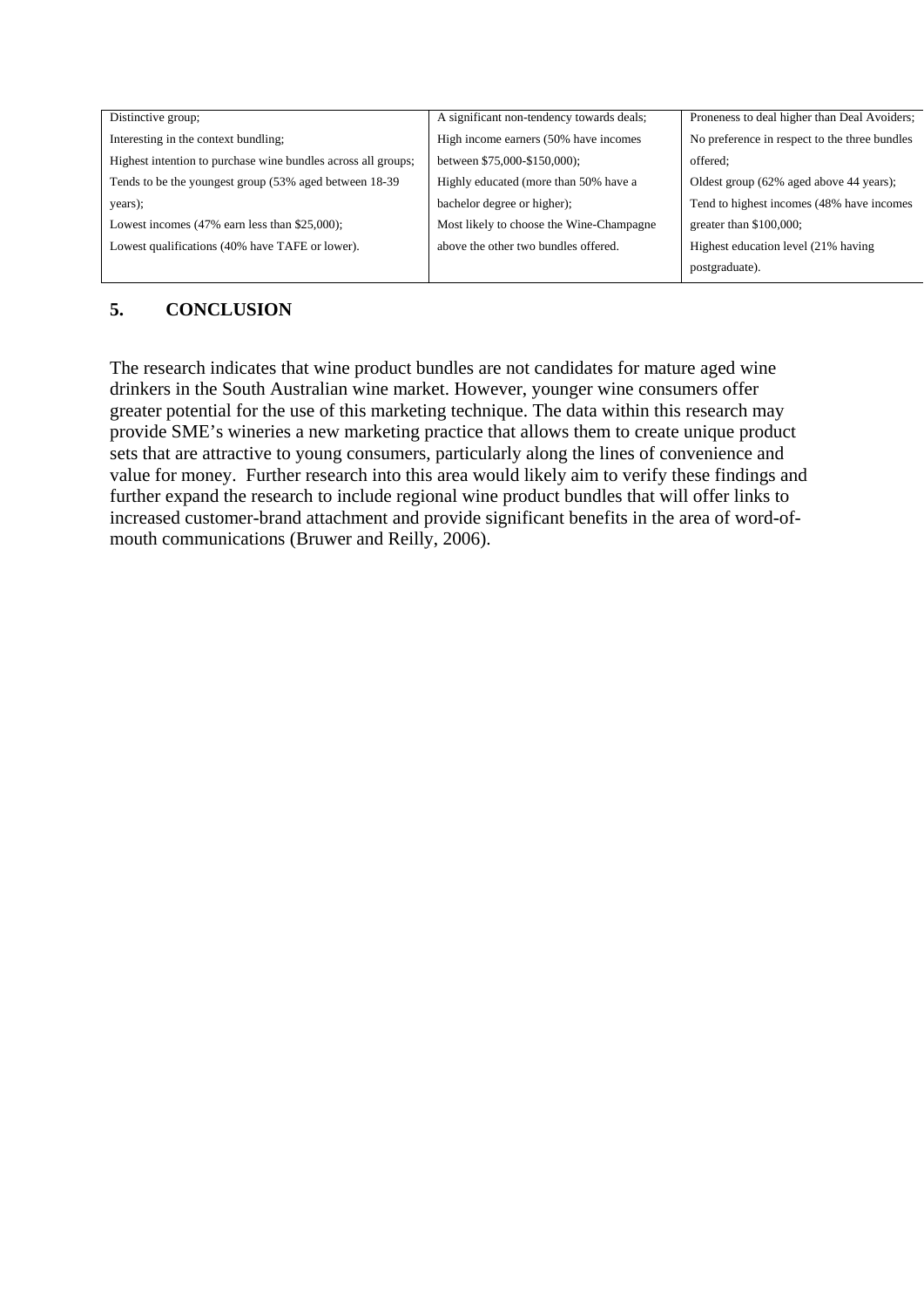### <span id="page-7-0"></span>**References**

- Aaker, D., Kumar, V., Day, G. and Leone, R. P. (2010), *Marketing Reseach Tenth Edition,*  John Wiley & Sons, Inc, NJ
- Adams, W. J. and Yellen, J. L. (1976), "Commodity Bundling and the Burden of Monopoly", *The Quarterly Journal of Economics,* Vol. 90 No. 3, pp. 475-498.
- Agarwal, M. K. and Chatterjee, S. (2003), "Complexity, uniqueness, and similarity in between-bundle choice", *Journal of Product & Brand Management,* Vol. 12 No. 6, pp. 358-376.
- Alonso, A. D. and Liu, Y. (2009), "Wine tourism development in emerging Western Australian regions", *International Journal of Contemporary Hospitality Management Science,* Vol. 22 No. 2, pp. 245-262.
- Andrews, M. L., Benedicktus, R. L. and Brady, M. K. (2010), "The effect of incentives on customer evaluations of service bundles", *Journal of Business Research,* Vol. 63 No. 1, pp. 71-76.
- Arora, R. (2008), "Price bundling and framing strategies for complementary products", *Journal of Product & Brand Management,* Vol. 17 No. 7, pp. 475 - 484.
- Bruwer, J. and Li, E. (2007), "Wine-Related Lifestyle (WRL) Market Segmentation: Demographic and Behavioural Factors", *Journal of Wine Research,* Vol. 18 No. 1, pp. 19-34.
- Bruwer, J., Li, E. and Reid, M. (2002), "Segmentation of the Australian Wine Market Using a Wine-Related Lifestyle Approach", *Journal of Wine Research,* Vol. 13 No. 3, pp. 217- 242.
- Bruwer, J. and Reilly, M. (2006), "The power of word-of-mouth communication as an information source for winery cellar door visits", *Australian & New Zealand Wine Industry Journal,* Vol. 21 No. 3, pp. 43-51.
- Burstein, M. L. (1960), "The economics of tie-in sales", *Review of Economics and Statistics,* Vol. 42 No. 1, pp. 68-73.
- Charters, S., Lockshin, L. and Unwin, T. (1999), "Consumer Responses to Wine Bottle Back Labels", *Journal of Wine Research,* Vol. 10 No. 3, pp. 183-195.
- Goodman, S., Lockshin, L. and Remaud, H. February 2010. Where to shop? The influence of store choice characteristics on retail market segmentation. *5th International Conference of the Academy of Wine Business Research.* Auckland.
- Hanson, W. and Martin, R. K. (1990), "Optimal bundle pricing", *Manage. Sci.,* Vol. 36 No. 2, pp. 155-174.
- Harris, J. and Blair, E. A. (2006), "Functional compatibility risk and consumer preference for product bundles", *Journal of the Academy of Marketing Science,* Vol. 34 No. 1, pp. 19-26.
- Heeler, R. M., Nguyen, A. and Buff, C. (2007), "Bundles = discount? Revisiting complex theories of bundle effects", *Journal of Product & Brand Management,* Vol. 16 No. 7, pp. 492-500.
- Hollebeek, L. D. and Brodie, R. J. (2009), "Wine service marketing, value co-creation and involvement: research issues", *International Journal of Wine Business Research,* Vol. 21 No. 4, pp. 339-353.
- Janiszewski, C. and Cunha, M. (2004), "The influence of price discount framing on the evaluation of a product bundle", *Journal of Consumer Research,* Vol. 30 No. 4, pp. 534-546.